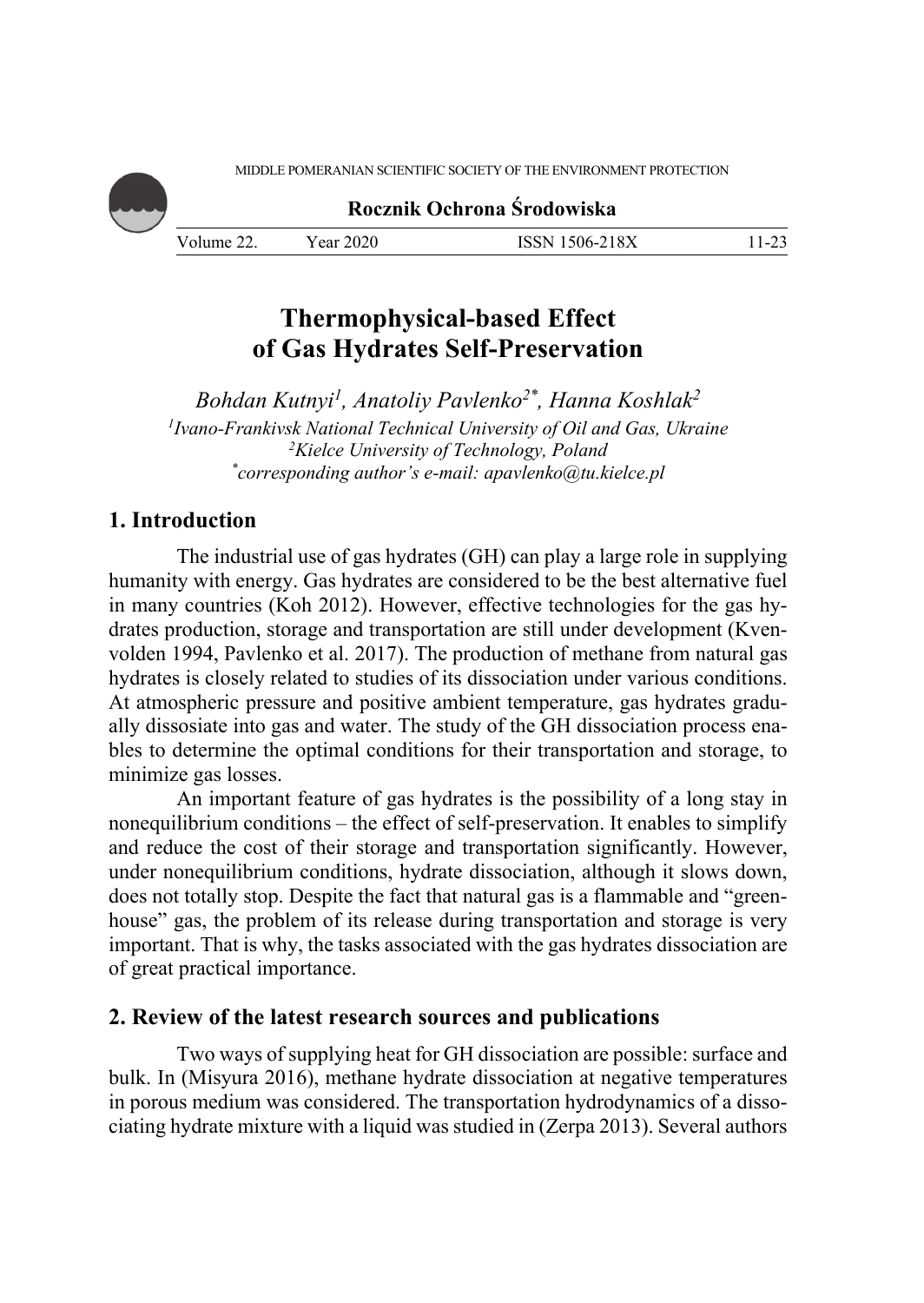investigated the behavior of natural gas hydrates under water (Sabodh K. Garg et al, 2008). The hydrate dissociation effect on the soil elastic properties is considered in (Jeffrey et al. 2011). In (Thomas et al. 2010), it was proposed to synthesize and store hydrate in sealed containers under pressure. Considering that the minimum pressure for the methane hydrate formation is 35-40 bar, such tanks have too much metal consumption. The basic design for the hydrates storage facilities in the form of a hemisphere has been studied in (Hailu & Thor 2010). The storage temperature regime depends on the thermal characteristics of its tent and base and determines hydrate shelf life and its dissociation intensity.

The study of heat and mass transfer during gas hydrates self-preservations is important not only on the practical side, but also from a theoretical perspective. dissociation of gas hydrates thermophysical parameters The problems of non-stationary thermal conductivity with moving boundary conditions are called Stefan problems. Ice melting, metal solidification, wood matuaring are just some examples of such tasks application. Analytical solutions of two-dimensional problems of nonlinear heat conduction are known only for separate, relatively simple cases (Pavlenko 2018, Pavlenko & Szkarowski 2018). The most universal way to solve them is the use of digital methods (Pavlenko 2020, Pavlenko et al. 2014), which can be easily implemented using computer technology. However, digital methods impose their limitations (Pavlenko 2019): the need to solve a system of a large number of linear algebraic equations is a small time step, which leads to cost increase of computer time for calculation (Dąbek et al. 2018). Using the method of grids dynamical adjustment (Dąbek et al. 2016) requires a complex algorithm to implement other problems.

Thus, an analysis of literature indicates an insufficient amount of information regarding the temperature regime of gas hydrate dissociation under nonequilibrium conditions and the absence of a mathematical model for its calculation.

## **3. The purpose and objectives of the study**

The aim of this work is to study the thermophysical features of the gas hydrates dissociation under nonequilibrium conditions. For a quantitative assessment of the dissociating GH temperature regime, a number of experimental studies should be carried out. For this, a number of tasks have to be solved:

- 1. To develop an experimental setup for performing GH studies of the temperature regime of array dissociation.
- 2. To conduct a series of field experiments with propane hydrate of various concentrations to determine the temperature regime of dissociating GH under long-term storage.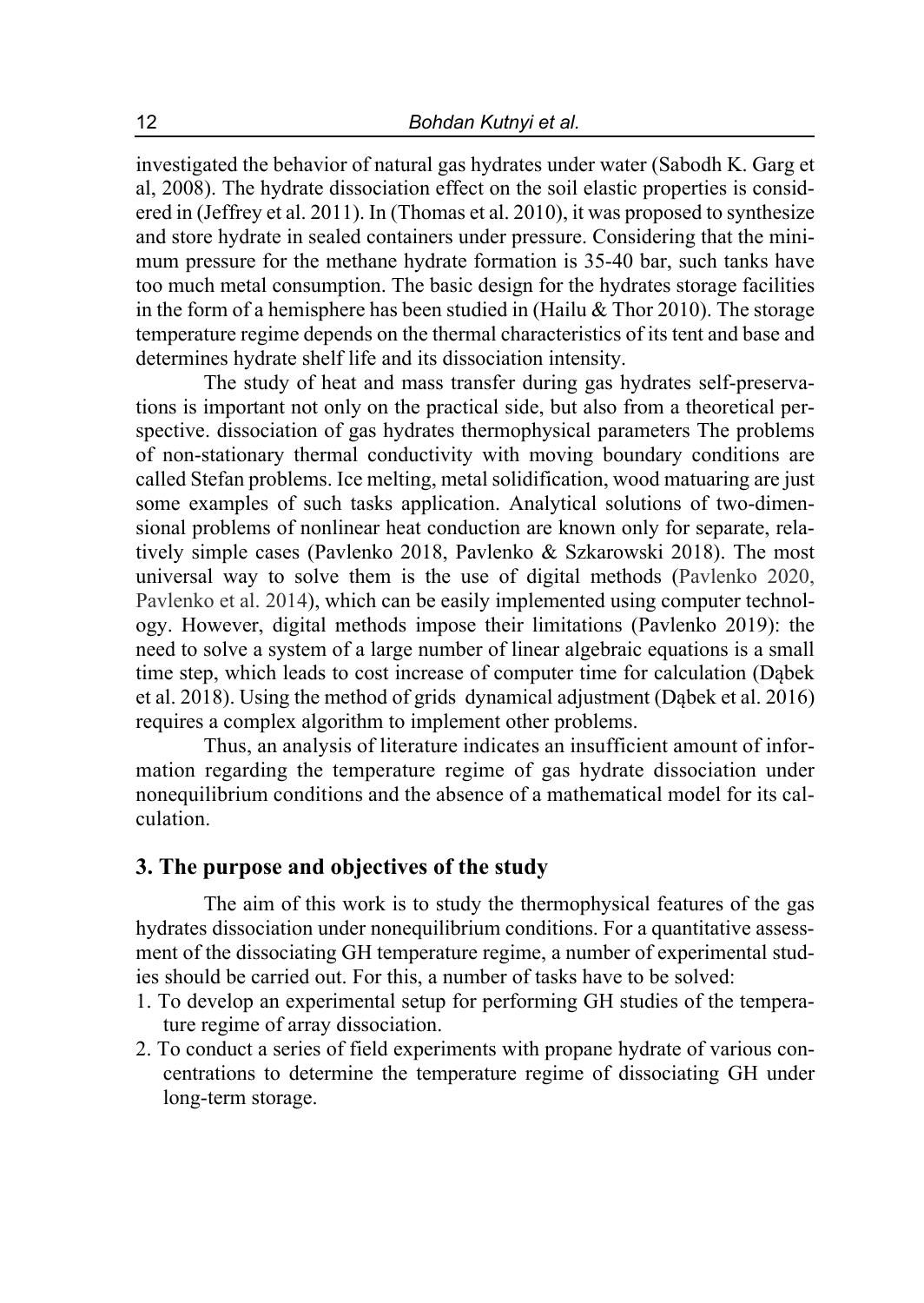3. To develop a mathematical model of thermal processes occurring during the gas hydrates dissociation.

## **4. Experimental studies of GH dissociation with surface heat input**

The dissociation rate of gas hydrate depends on the heat flow brought to its surface. Therefore, the temperature on the gas hydrate surface is an important factor that needs to be clarified. To determine the temperature regime on the surface and in the deeper layers of a dissociating gas hydrate, experimental research methods are presented. In field experiments, propane gas hydrate is used. It has thermophysical characteristics similar to methane GH, however it does not require high pressures to get it.

To carry out experimental studies to determine the temperature on the dissociating gas hydrate surface, an experimental setup was constructed. Its scheme and general view are shown in Fig. 1. To simulate a large array of GH, it is necessary to avoid significant heat loss to the environment in all directions except one. Therefore, GH was inside the Dewar vessel, which was placed in 2 layers of thermal insulation (mineral wool 2 cm thick, and polystyrene foam 4 cm thick). For temperature measurement, ds18b20 electronic sensors with a measurement accuracy of  $\pm$  0.1°C and a control thermometer with a division value of 0.1°C were used.

Propane hydrate was loaded into the Dewar flask, electronic temperature sensors and a mercury thermometer were placed. To reduce the effect of external air circulation, the Dewar flask was covered with a polystyrene foam lid. Periodically, the position of the sensors relative to the hydrate was changed by rotation around a vertical axis.

As a result of the experimental studies analysis, it was found that due to the hydrate structure heterogeneity, its temperature in different parts of the surface can differ significantly. The results of the studies show that the temperature on the surface of the "dry" propane hydrate is in the range 0.3-3.0°C. Its average value is  $+1.1$ °C. After partial dissociation, an ice crust forms on the hydrate surface and its melting temperature becomes equal to 0°C. To reduce the effect of hydrate heterogeneity in measuring average temperatures on the hydrate surface and in its depth, in the next series of experiments, sensors with a small surface area and high thermal conductivity, in particular thermocouples, were used. Unlike electronic sensors, thermocouples are not "afraid" of moisture and, after calibration, can measure temperature with an accuracy of  $\pm$  0.05°C. For measuring thermocouples EMF, a F136 microvoltammeter was used.

The aim of the second series of studies was to clarify the temperature distribution in the inner layers and on the surface of a large mass of propane hydrate. Thus, all temperature sensors (thermocouples) were located inside the GH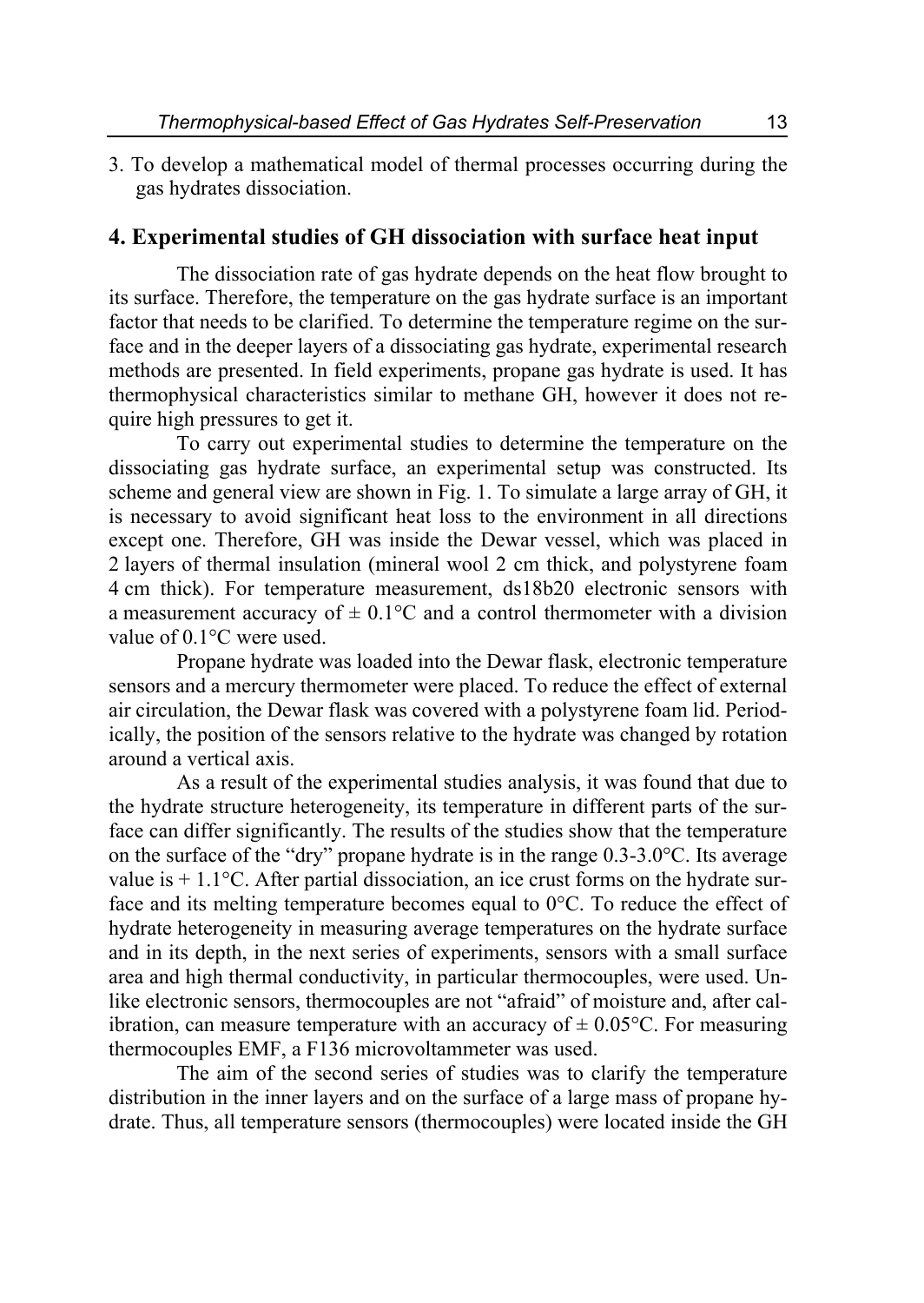at different depths and only one was on its surface. For research, "dry" GH was used with a gas capacity of 40 ml of gas / ml of water. The scheme and appearance of the research facility are shown in Fig. 2.



**Fig. 1.** Scheme of the research facility:  $1 -$ Dewar vessel;  $2 -$ layer of mineral wool;  $3$  – thermal insulation layer of expanded polystyrene;  $4 - gas$ hydrate; 5 – electronic temperature sensors



**Fig. 2.** Scheme of the pilot plant:  $1 - a$  layer of expanded polystyrene;  $2$  – layer of mineral wool;  $3 - gas$ hydrate inside the Dewar vessel; 4 ‒ thermocouples

**Research progress.** Thermocouples were placed at different heights in the Dewar vessel, Fig. 2. After that, the propane hydrate was poured and rammed. The measured temperatures were recorded in a table. The results of temperature measurements are shown in Fig. 3. An analysis of the data obtained indicates that, at hydrate low gas capacity, the temperature curve always starts at  $0^{\circ}$ C (ice), and ends with the hydrate stable storage temperature, Fig. 3. The obtained results can be explained with the following physical explanation: on the hydrate surface there is ice that melts at a temperature of  $0^{\circ}$ C. Due to the elevated temperature, hydrate layers that come into contact with the surface dissociate faster. Gas is released through slots and cools hydrate inner layers. At a certain depth, the hydrate temperature stabilizes and the process of dissociation slows down.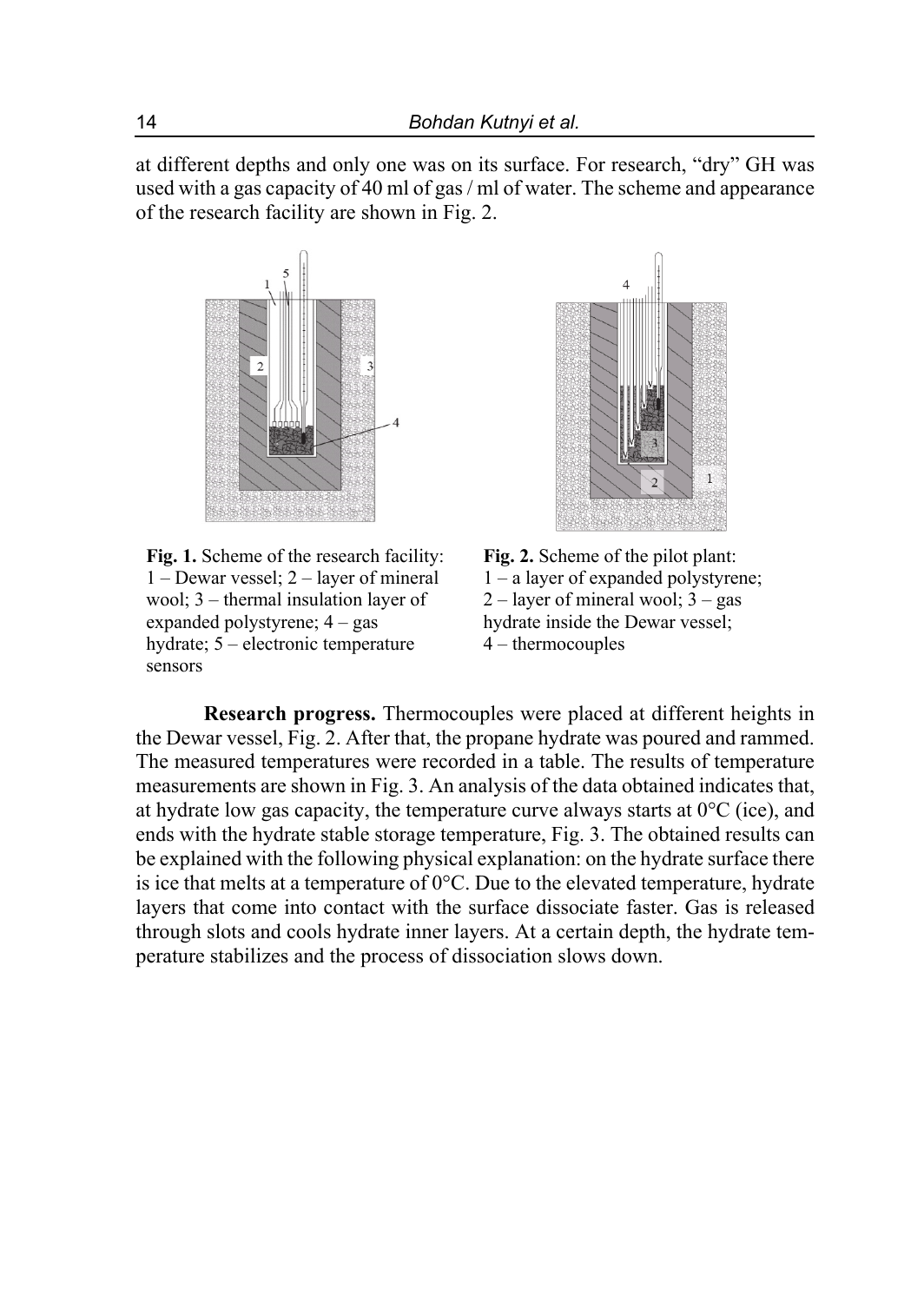

**Fig. 3.** Low-gas hydrate temperature regime

The obtained experimental data show that the temperature distribution in the surface layer of propane hydrate is well approximated by the dependence:

$$
t_x = -0,47 + (0 - (-0,47))\ell^{-35x},\tag{1}
$$

where:  $-0.47$  – stable temperature of the deep layers,  $°C$ ; 0 – temperature on the surface of the array,  ${}^{\circ}C$ ; 35 – approximation coefficient, m<sup>-1</sup>; *x* is the distance from the array, m.

A number of experiments were conducted with hydrate, which has a high gas content (57 ml of gas / ml of water). The analysis of the obtained data indicates that the top layer of the "dry" not covered with ice crust, propane hydrate is in the range of positive temperatures 0.5-0.8°C. The deepest layer is in conditions close to thermodynamic stability at a temperature of  $-0.9^{\circ}$ C. There is a transition region approximately 50 mm thick, where a significant temperature gradient is observed, Fig. 4. The temperature distribution in the surface layer of propane hydrate is well approximated by the dependence:

$$
t_x = -0.9 + (0.7 - (-0.9)) \, e^{-50x} \,, \tag{2}
$$

where:  $-0.9$  – stable temperature of the deep layers,  $\degree C$ ;  $+0.7$  – temperature on the array surface,  $\mathrm{^{\circ}C}$ ; 50 – approximation coefficient, m<sup>-1</sup>.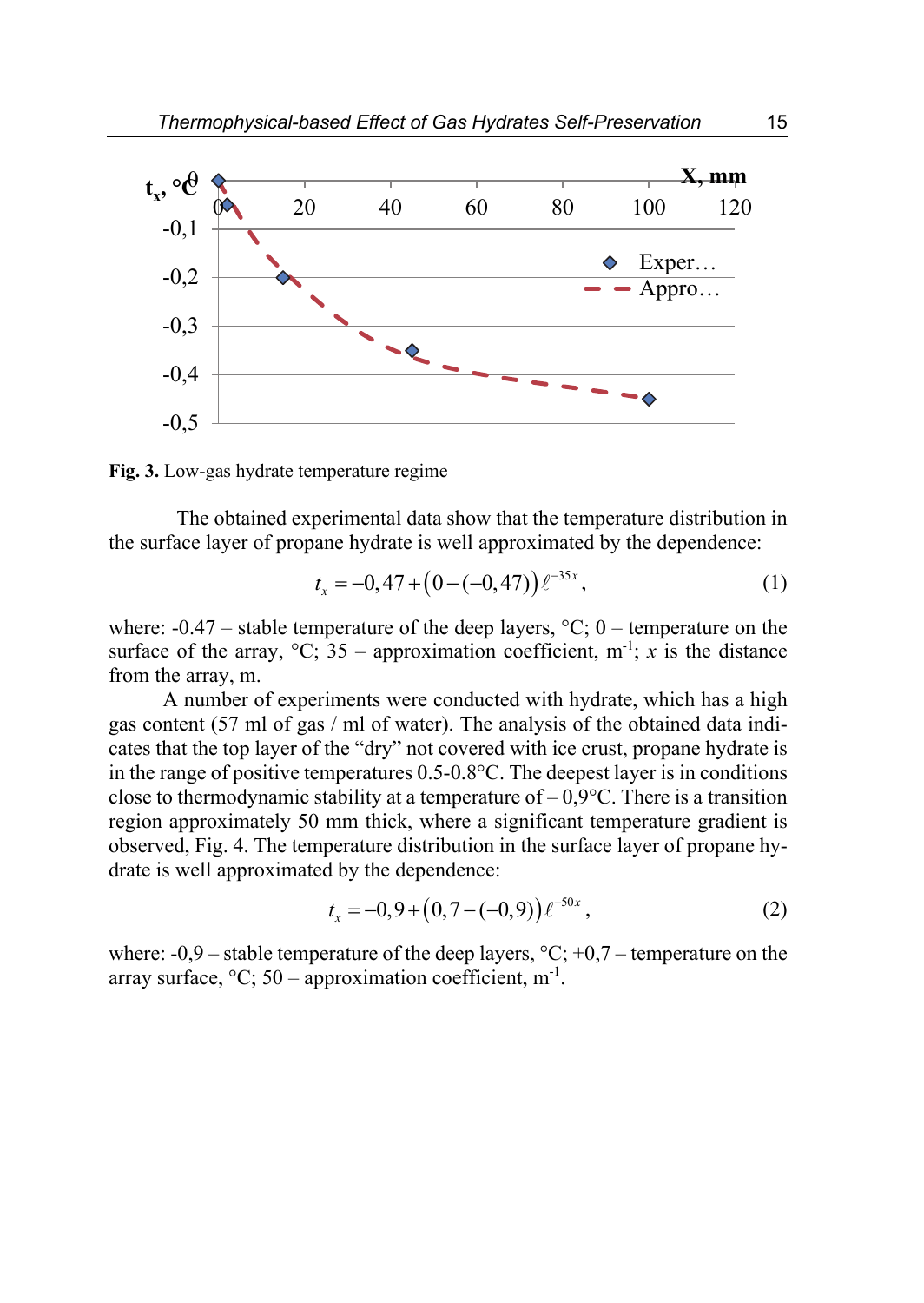

**Fig. 4.** Temperature distribution at the hydrate surface

Thus, the results of experimental studies show that the temperature distribution in the depth of the slowly dissociating GH is well approximated by the dependence:

$$
t_x = t_\infty + \left(t_0 - t_\infty\right)\ell^{-kx},\tag{3}
$$

where:  $t_{\infty}$  – the temperature of the thermodynamically stable layer of the hydrate,  ${}^{\circ}C$ ; t<sub>0</sub> – temperature on the hydrate surface,  ${}^{\circ}C$ ; *k* – is the approximation coefficient,  $m^{-1}$ . The coefficient  $k$  reflects a change in the intensity of internal heat sources in the depth of GH.

## **5. The mathematical model of quasi-stationary gas hydrates dissociation**

In a dissociating hydrate, the process of phase transition and heat removal with gas heating both occur simultaneously. Most of the heat flow, which is supplied to the inner layer by heat conduction, is absorbed by dissociatinging hydrate, and a smaller part is removed by heating the gas, which moves from the cold internal (deep) layers of the hydrate to the outside. The system of equations describing these processes is a mathematical model of the process of gas hydrates dissociation. For the most accurate reproduction of thermophysical processes in mathematical modeling, it should be focused on the experimental data as for the temperature distribution inside a dissociating gas hydrate.

It is supposed that there is a sufficiently GH large array so that the temperature field in it can be considered one-dimensional. Heat is supplied to the surface of this hydrate by heat exchange. To calculate the hydrate storage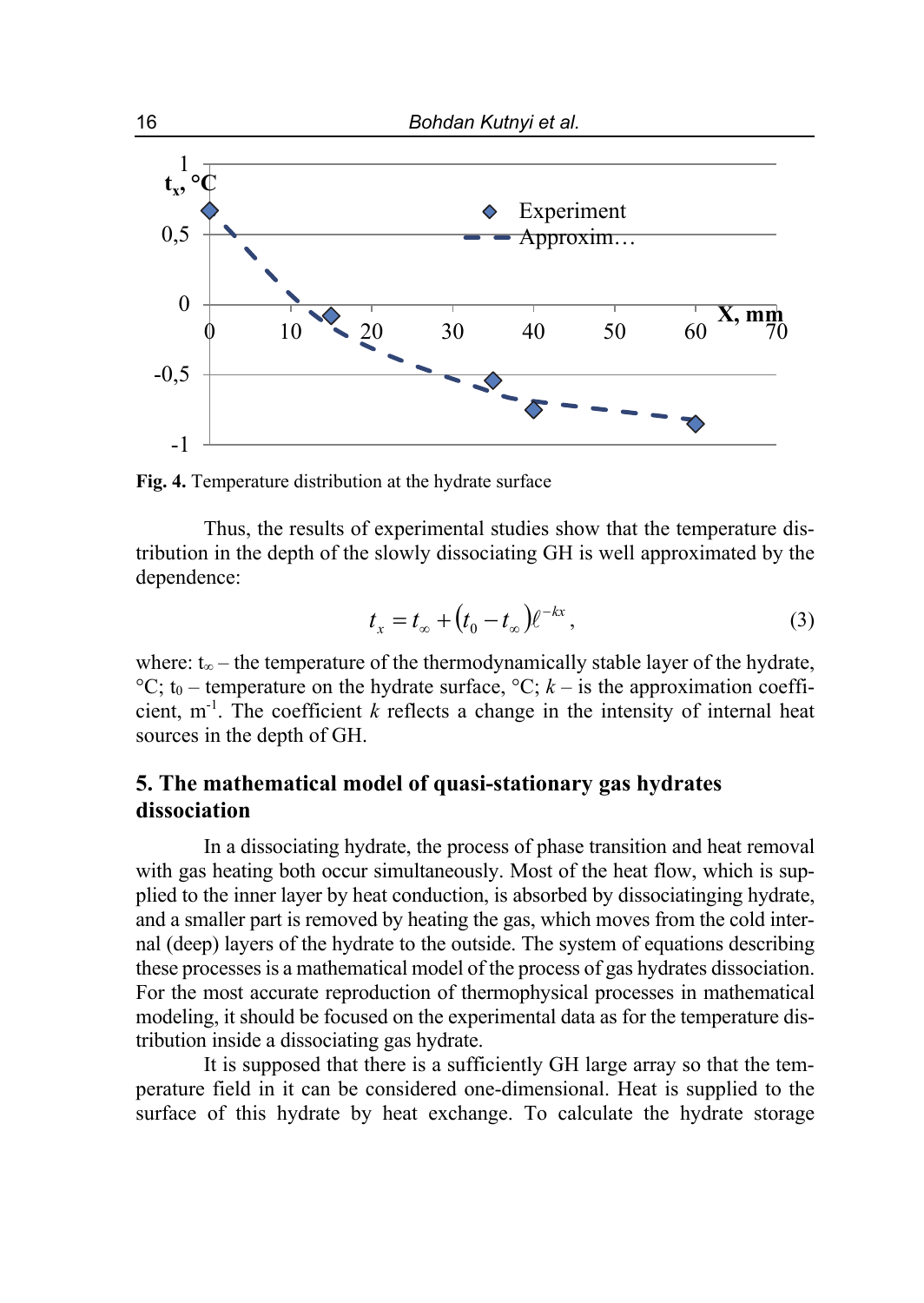conditions, the dissociation process can be considered long enough to establish a stationary temperature distribution in the hydrate mass.

The mathematical model of the hydrate dissociation thermal regime is based on the nonlinear Fourier heat equation with heat specific volume sources (or sinks). Considering the conditions for conducting experimental studies, it can be assumed that the temperature field varies along only one coordinate axis. The one-dimensional Fourier heat equation with volumetric heat sources (Lysak 2010) has the form:

$$
\frac{\partial t_g}{\partial \tau} = \frac{\lambda_g}{c_g \rho_g} \frac{\partial^2 t_g}{\partial x^2} + \frac{q_{V(x)}}{c_g \rho_g},\tag{4}
$$

where:  $t_g$  – temperature, °C;  $\lambda_g$  – thermal conductivity of hydrate, W/(m·°C);  $c_g$  – its heat capacity, J/(kg⋅°C);  $\rho_g$  – hydrate density, kg/m<sup>3</sup>;  $q_v$  – volumetric heat sources,  $\overline{W/m^3}$ .

At the boundary of the hydrate mass, the boundary conditions of the third kind are valid:

$$
-\lambda_g \frac{dt_{g(0)}}{dx} = \alpha_3 \left( t_3 - t_{g(0)} \right),\tag{5}
$$

where: *α*<sub>3</sub> − GH surface heat transfer coefficient, W/(m<sup>2</sup>⋅°C); *t*<sub>3</sub> − ambient air temperature,  $\mathrm{^{\circ}C}$ ;  $t_{g(0)}$  – GH surface temperature,  $\mathrm{^{\circ}C}$ .

Since the problem is stationary, the partial derivative of temperature with respect to time is zero, and the partial derivative of temperature with respect to spatial coordinate can be replaced by the full derivative. Thus, the capacity of volumetric heat sinks can be defined as a function of coordinate,  $W/m^3$ .

$$
q_{V(x)} = -\lambda_g \frac{d^2 t_g}{dx^2}.
$$
\n<sup>(6)</sup>

Substituting the second derivative of equation (3) into (6), it is obtained the distribution of the volume runoff of heat in hydrate,  $W/m<sup>3</sup>$ .

$$
q_{V(x)} = -\lambda_g k^2 \left( t_0 - t_\infty \right) \ell^{-kx} . \tag{7}
$$

For experimental conditions: thermal conductivity of propane hydrate  $\lambda_g = 0.5$  (W/(m<sup>o</sup>C)), surface temperature of hydrate  $t_0 = 0.7$ <sup>o</sup>C, stable temperature of deep layers of hydrate *t*∞ = -0.9°C. Therefore, after substitution of the original data in equation (7), it is obtained the values of the volumetric heat sinks,  $W/m<sup>3</sup>$ :

$$
q_{V(x)} = -2000 \ell^{-50x} \,. \tag{8}
$$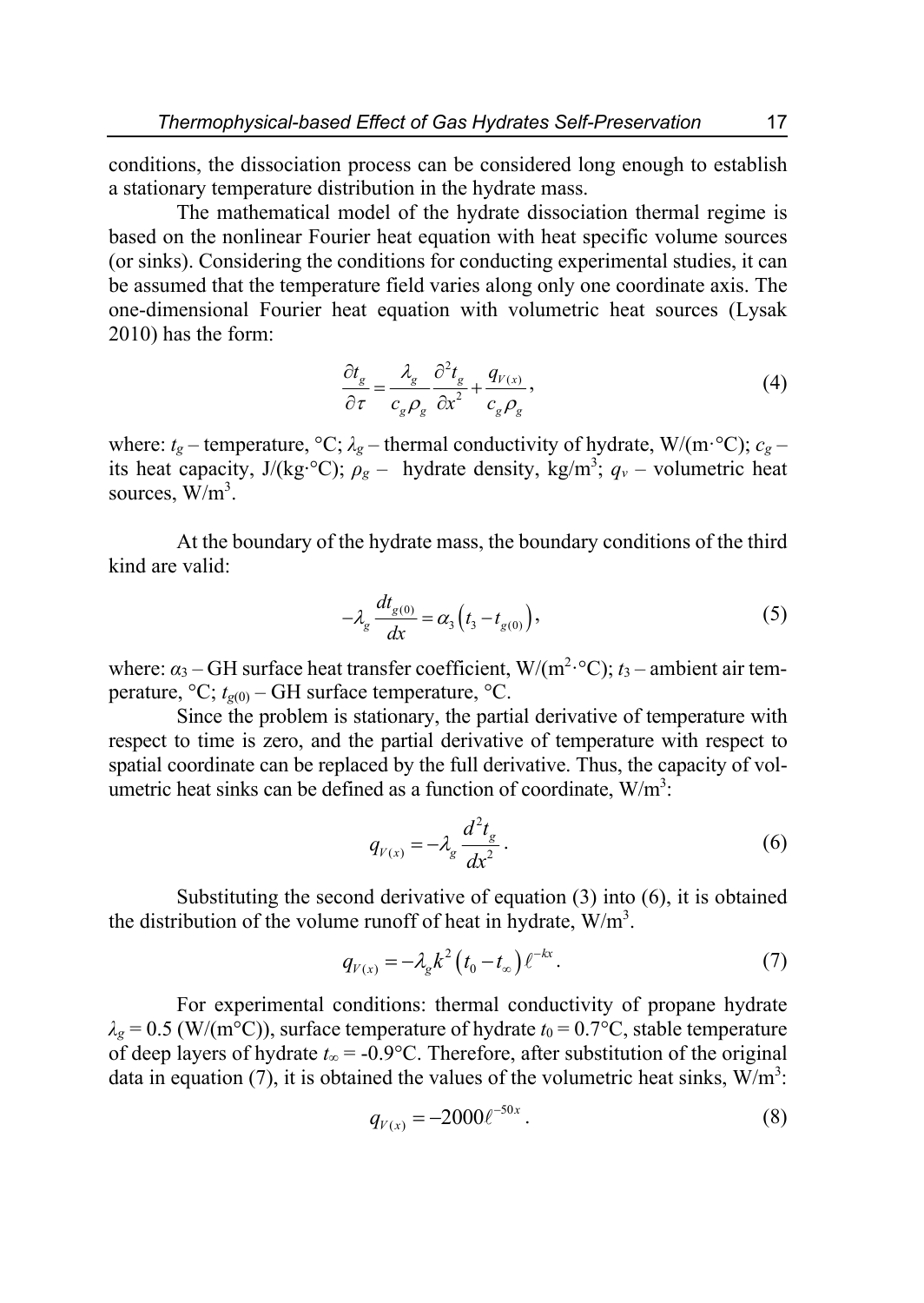Equation (8) shows that heat sinks with a power of 2000  $W/m<sup>3</sup>$  act on the surface of a dissociating propane hydrate. In the deep layers, their power decreases rapidly and at a depth of 50 mm it is only 164  $\text{W/m}^3$ .

The temperature at the surface of the dissociating  $GH (t_0)$  plays a key role, since it determines how dissociation occurs. At  $t_0 < 0$ °C – hydrate recrystallization in ice occurs and the effect of self-preservation is observed, at  $t_0 > 0$ ° C – the hydrate immediately dissociates into gas and water. The surface temperature of the dissociating GH is the result of the heat balance of the surface with the environment and can be found from the boundary conditions (5), where the first derivative from equation (3) with respect to x:

$$
\frac{dt_0}{dx} = -k(t_0 - t_\infty) \ell^{-kx} \,. \tag{9}
$$

Substitution of the obtained expression (9) into equation (5) enables to find the temperature on the hydrate surface:

$$
t_0 = \frac{\lambda k t_\infty + \alpha_3 t_3}{\lambda k + \alpha_3}.
$$
\n(10)

During the experiment, the ambient temperature was  $t_3 = +11$ °C. For a top-down heat flow in still air, the coefficient of heat exchange near the surface is  $\alpha_3 = 4 \text{ W/(m}^2 \text{°C)}$ . Substituting the experimental data, the temperature value on the surface of the dissociating hydrate can be obtained, °C:

$$
t_0 = \frac{0, 5 \cdot 50 \cdot (-0, 9) + 4 \cdot (+11)}{0, 5 \cdot 50 + 4} = 0, 74.
$$

Since the temperature on the hydrate surface is above  $0^{\circ}$ C, the effect of self-preservation is not observed, and the hydrate dissosiates into gas and water.

#### **6. Hydrate self-preservation**

Another important parameter that determines the heat transfer processes in the gas hydrate array is the coefficient *k*. It reflects the intensity of change in internal heat sinks in the hydrate. It is checked at which *k* the effect of self-preservation on the open surface in the room by the formula (10). It is observed:

$$
k = \frac{\alpha_3 (t_3 - t_0)}{\lambda (t_0 - t_\infty)}.
$$
\n<sup>(11)</sup>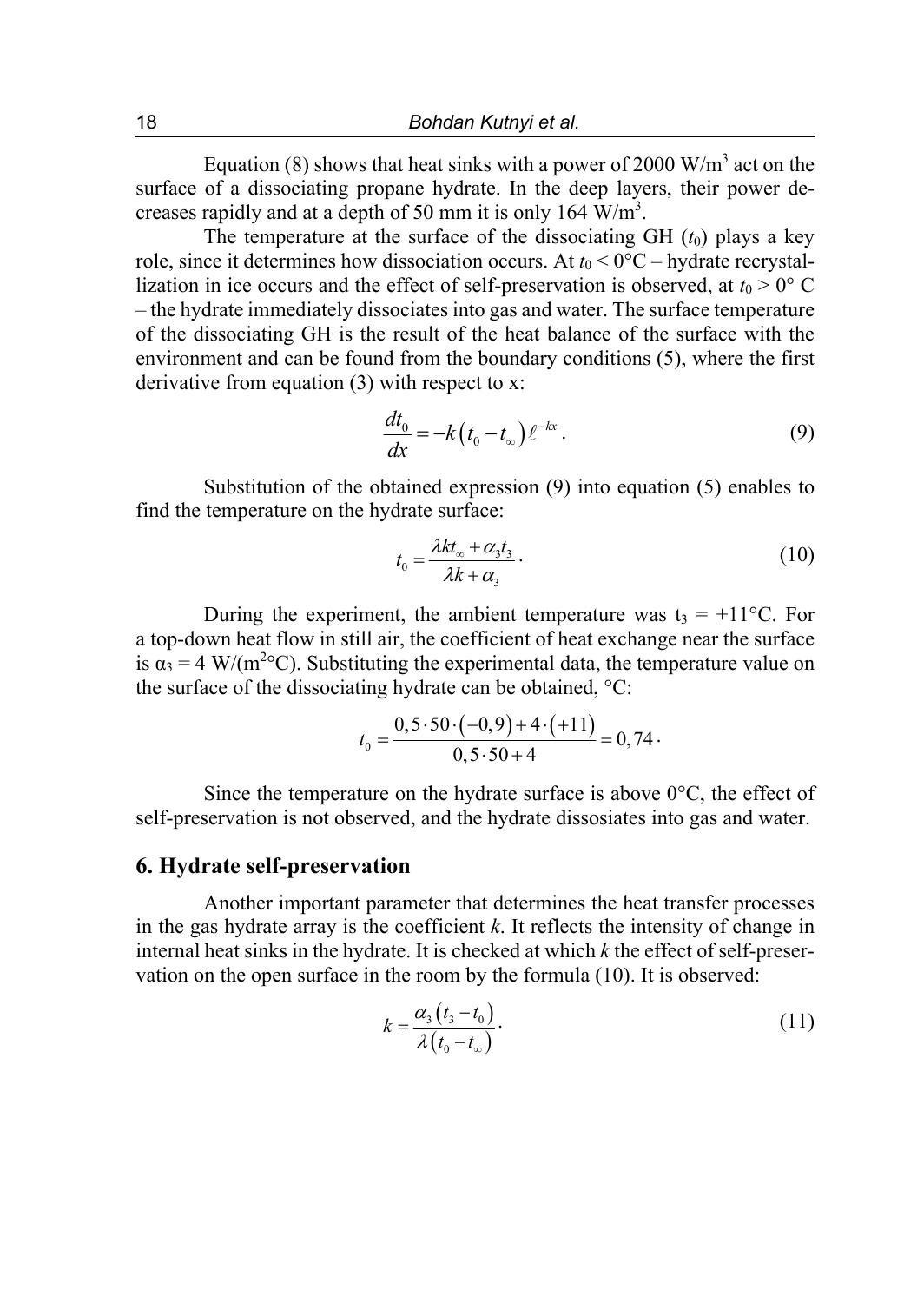Substitute the value for propane hydrate at  $t_0 = 0$ °C, room temperature +18°C, heat transfer coefficient near the vertical surface  $\alpha_3 = 8.7$  W/(m<sup>o</sup>C), it is obtained:

$$
k = \frac{8,7(18-0)}{0,5(0-(-2,5))} = 125.
$$

Thus, theoretically, the effect of self-preservation for propane hydrate in "room conditions" can be expected at values of 125. However, the experimentally determined maximum value of *k* for does not exceed 50.

Similarly, the *k* value for methane hydrate can be calculated. The temperature on the ice surface is -2°C, and the equilibrium temperature inside the methane hydrate mass at atmospheric pressure is -33°C. Substituting these values for the methane hydrate of formula  $(11)$  gives  $m^{-1}$ 

$$
k = \frac{8,7(18 - (-2))}{0,5((-2) - (-33))} = 11,2
$$

Thus, for methane hydrate, self-preservation can be observed already at values k > 11.2. The intensity of internal heat sinks near the surface of GH,  $W/m<sup>3</sup>$ 

$$
q_{V(0)} = -0.5 \cdot 11.2^2 \left( -2 - (-33) \right) = 1944.
$$

Similarly, this factor can be determined for other hydrating gases. The calculation results for the various gases are summarized in Table 1.

| Gas - hydrating agent         | $t_0$ , $\mathrm{C}$ | $t_{\infty}$ , $^{\circ}$ C | k, W | $q_{\rm {\tiny \it V(0)}}$ , $\rm W/m^3$ |
|-------------------------------|----------------------|-----------------------------|------|------------------------------------------|
| Nitrogen                      | $-1$                 | $-49$                       | 6,9  | 1142                                     |
| Methan                        | $-2$                 | $-33$                       | 11,2 | 1944                                     |
| Carbon Dioxide                | $-2$                 | $-22$                       | 17,4 | 3027                                     |
| Ethan                         |                      | $-13$                       | 27,6 | 4570                                     |
| Propan (for self-presevation) |                      | $-2,5$                      | 125  | 19531                                    |
| Propan (by experiment)        | 0.7                  | $-0.9$                      | 50   | 2000                                     |

**Table 1.** Characteristics of hydrates under conditions of self-preservation

Analyzing the results, it can be noted that in propane hydrate, the intensity of volumetric heat sinks is about ten times lower than it is required to obtain the self-preservation effect. Thus, at relatively high ambient temperatures, the self-preservation of propane hydrate is usually not observed.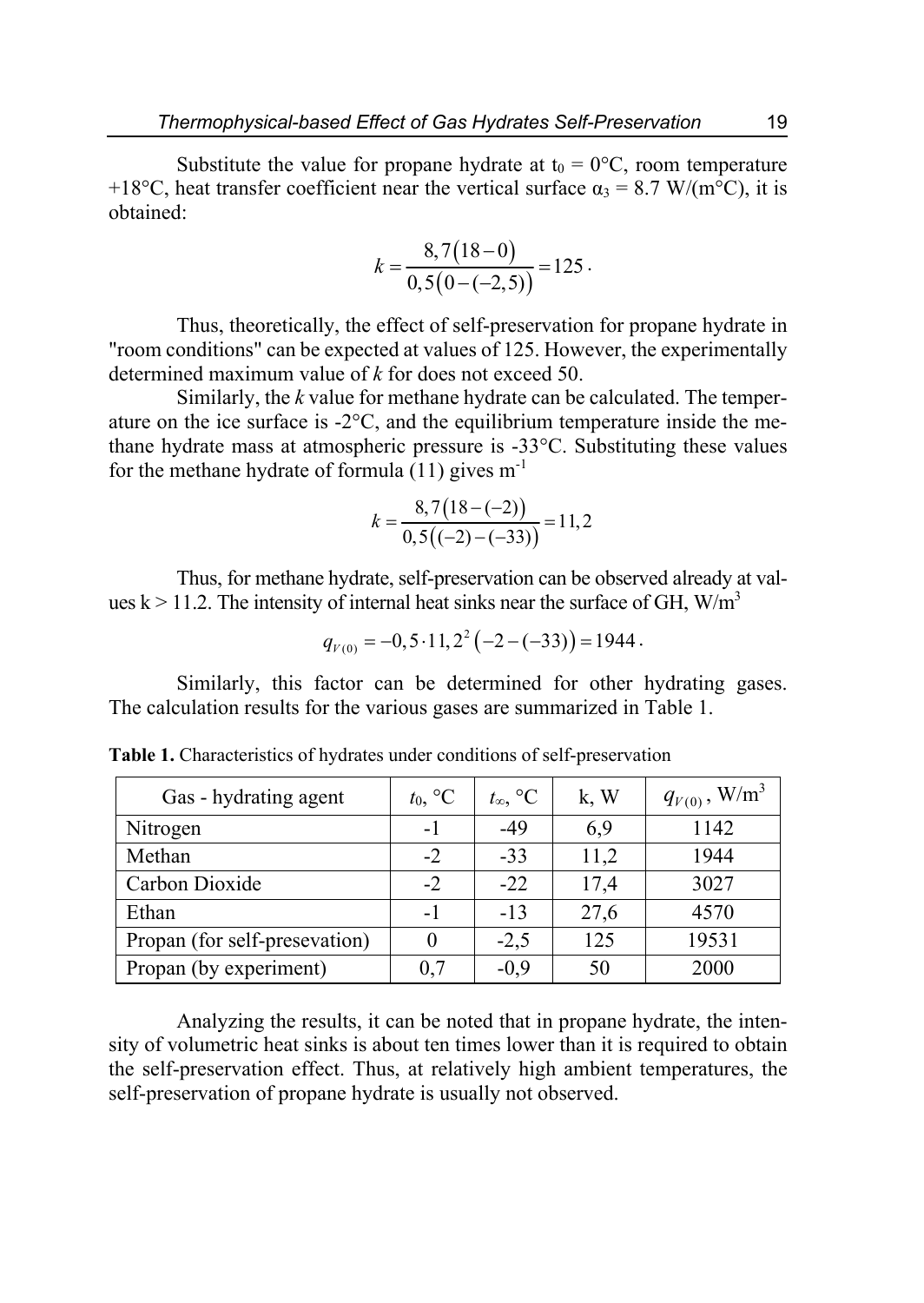From the formula (11) it is possible to obtain a dependence for determining the temperature of the outside air below which the effect of self-preservation can be obtained, °C:

$$
t_{3c} = t_0 + \frac{k \cdot \lambda (t_0 - t_\infty)}{\alpha_3}.
$$
 (12)

For example, for propane GH, a self-preservation phenomenon can be expected if the ambient temperature drops below °C.

$$
t_{3c} = \frac{50 \cdot 0, 5(0 - (-2, 5))}{8, 7} = 7, 1.
$$

Thus, formula (12) is of great practical importance because it enables to calculate the conditions under which long-term storage of hydrates in a nonequilibrium state can be achieved.

In some scientific papers, the authors note the complexity, and even the inability to obtain the self-preservation effect for small pieces of hydrate. The physical explanation of this phenomenon has not been discovered by the authors. The results of our studies show that the transition temperature range is 50-100 mm deep in the GH array. Thus, the lack of self-preservation effect for small pieces of gas hydrate is explained by the inability to obtain the required temperature decrease in their depth.

A number of scientific papers by different authors (Tarko 2012) note the key role of the ice crust on the hydrate surface in obtaining the effect of selfpreservation. To analyze the effect of the thermal resistance of the ice crust on the hydrate self-preservation, it is determine the effect that it can have on the heat exchange process on the GH surface. If the effect of self-preservation (as for methane) is observed, then the formed layer of ice on the surface can be considered as an additional resistance to heat transfer. The thickness of the ice crust on the surface of GH methane in the mode of self-preservation is approximately 0.3 mm. The calculation results show that such a thickness of the ice crust increases the thermal resistance by only 0.1% and is not able to significantly affect the thermal regime of GH. In such a case, the principle of ice crust application can only be to partially seal the GH and reduce the area of the heat exchange surface.

## **7. Conclusion**

For the investigation of thermal modes of gas hydrate dissociation, an experimental setup has been developed, where a number of experimental studies with propane hydrate have been performed. Approximation dependences for determining the surface temperature and the depth of the dissociating gas hydrate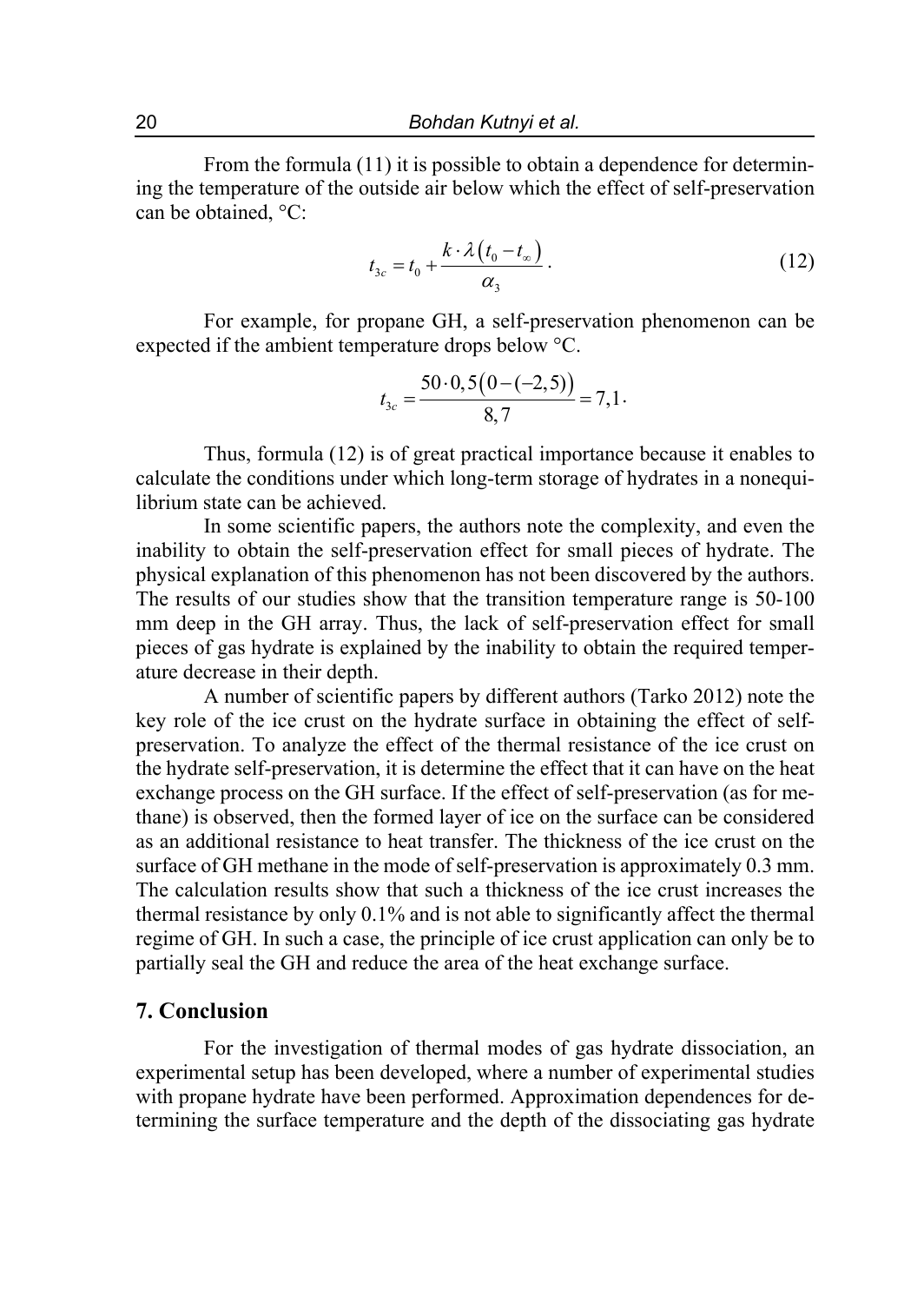are obtained. Thus, it has been established that the temperature distribution in the depth of the hydrate is exponential. The results of the experimental studies show that hydrate dissociation occurs within a certain temperature range. Increasing the temperature leads to an intensification of this process.

The one-dimensional mathematical model of thermal processes occurring during the dissociation of a hydrate array is developed. It considers the functional dependence of heat sinks on the depth in the hydrate and enables to determine the temperature on the surface and in the depth of the gas hydrate array. The results of the studies show that the effect of the hydrate self-preservation is due to the decrease in the temperature of its deep layers due to partial dissociation. The freezing of supercooled water and the formation of an ice crust on the surface of the dissociating GH massif are only a consequence of this effect. The reason for the lack of self-preservation effect in small pieces of gas hydrate is established.

The practical significance of the research results is to determine the conditions under which the phenomenon of hydrate self-preservation is observed. The prospect of further scientific development in this direction is the study of the thermal insulation effect on the slowdown of GH dissociation, which is stored under nonequilibrium conditions.

*The project is supported by the program of the Minister of Science and Higher Education under the name: "Regional Initiative of Excellence" in 2019-2022 project number 025 / RID / 2018/19 financing amount PLN 12,000,000.* 

## **References**

- Abay, H.K., Svartaas, T.M. (2010). Effect of Ultralow Concentration of Methanol on Methane Hydrate Formation, *Energy Fuels*, *24*(2), 752-757.
- Brown, T.D., Taylor, Ch.E. & Bernardo, M.P. Rapid. (2010), Gas Hydrate Formation Processes: Will They Work? *Energies, 3*(6), 1154-1175.
- Dąbek, L., Kapjor, A., Orman, Ł. (2016). *Ethyl alcohol boiling heat transfer on multilayer meshed surfaces*. Proc. of 20th Int. Scientific Conference on The Application of Experimental and Numerical Methods in Fluid Mechanics and Energy 2016, Terchova, Slovakia, AIP Conference Proceedings, 1745, 020005. DOI: 10.1063/ 1.4953699.
- Dąbek, L., Kapjor, A., Orman, Ł. (2018). *Boiling heat transfer augmentation on surfaces covered with phosphor bronze meshes*. Proc. of 21st Int. Scientific Conference on The Application of Experimental and Numerical Methods in Fluid Mechanics and Energy 2018, Rajecke Teplice, Slovakia, MATEC Web of Conferences, 168, 07001. DOI: 10.1051/matecconf/201816807001
- Garg, S.K., Pritchett, J.W., Katoh, A., Baba, K., Fuji, T. (2008). A mathematical model for the formation and dissociation of methane hydrates in the marine environment. *Journal of geophysical research. 113*, B01201. DOI: 10.1029/2006JB004768.
- Koh, C.A., Sum, A.K., Sloan, E.D. (2012). State of the art: Natural gas hydrates as a natural resource. *J. Nat. Gas Sci. Eng*., *8*, 132-138.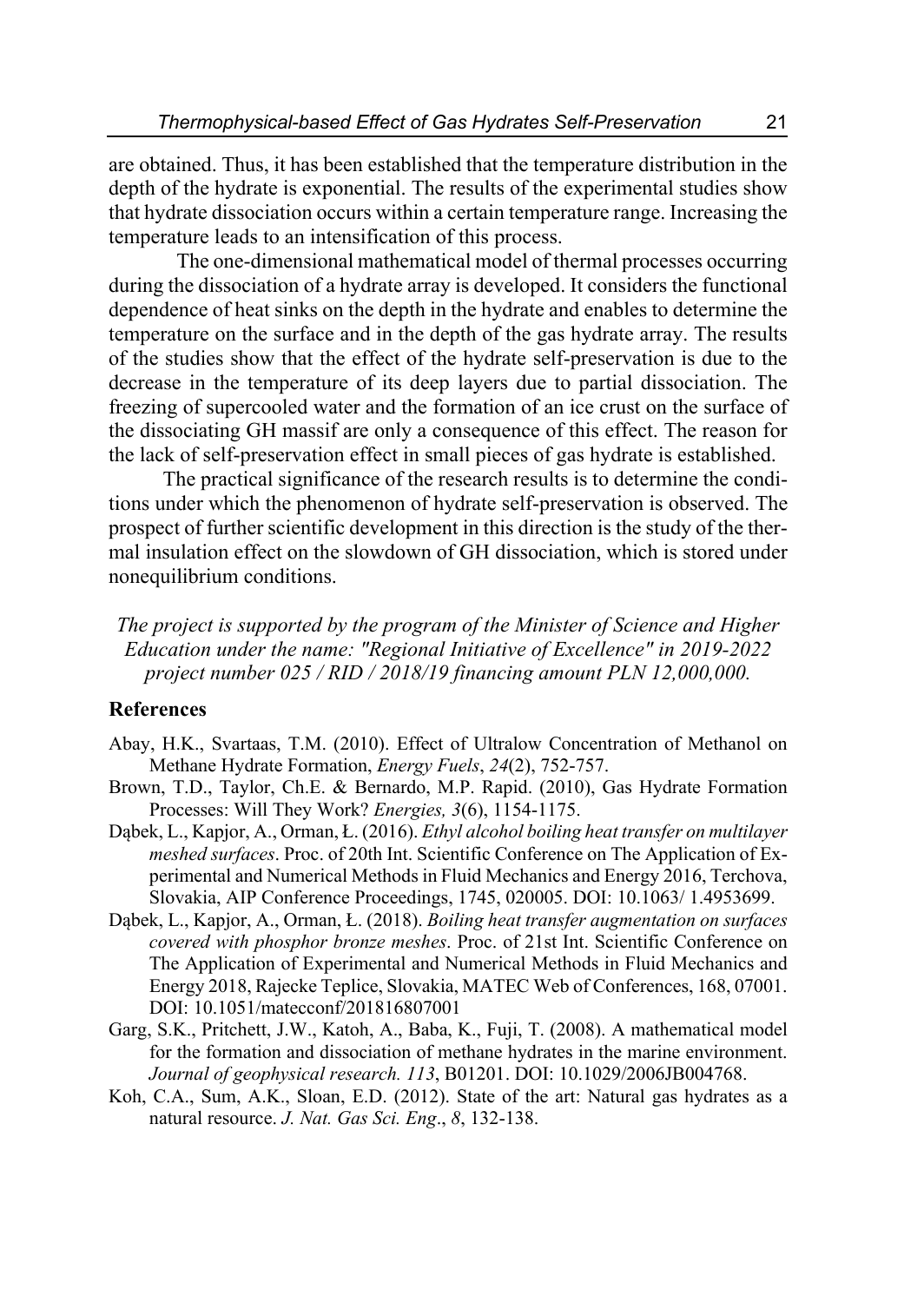- Kvenvolden, K.A. (1994). Natural Gas Hydrate Occurrence and Issues. *Annals of the New York Academy of Sciences. 715*(1). Natural Gas H, 232-246.
- Lysak, A. Reshenie uravneniya teploprovodnosti dlya nekotoryh zadach strojindustrii. [Solution of the heat equation for some problems of the construction industry.] Tomskij politekhnicheskij universitet. *Polzunovskij al'manah, 1*, 41-46. http://elib. altstu.ru/elib/books/Files/pa2011\_1 /pdf/041lysak.pdf
- Misyura, S.Y. (2016). The influence of porosity and structural parameters on different kinds of gas hydrate dissociation. *Scientific Reports, 11*. https://www.ncbi. nlm.nih.gov/pmc/articles/PMC4957226/.
- Pavlenko, A. (2019). Change of emulsion structure during heating and boiling International *Journal of Energy for a Clean Environment, 20*(4), 291-302.
- Pavlenko, A. (2020). Energy conversion in heat and mass transfer processes in boiling emulsions. *Thermal Science and Engineering Progress, 15*, 100439. DOI: https://doi.org/10.1016/j.tsep.2019.100439.
- Pavlenko, A., Szkarowski, A. (2018). Thermal insulation materials with high-porous structure based on the soluble glass and technogenic mineral fillers. *Rocznik Ochrona Srodowiska, 20*, 725-740.
- Pavlenko, A., Szkarowski, A., Janta-Lipińska, S. (2014). Research on burning of water black oil emulsions. *Rocznik Ochrona Srodowiska, 16*(1), 376-385.
- Pavlenko, A.M., (2018). Dispersed Phase Breakup in Boiling of Emulsion. *Heat Transf. Res., 49*(7), 633-641. DOI: 10.1615/HeatTransRes. 2018020630.
- Pavlenko, А., Kutnyi, B., Holik, Yu. (2017). Study of the effect of thermobaric conditions on the process of formation of propane hydrate. *Eastern-European Journal of Enterprise Technologies*. 5/5(89), 43-50.
- Priest, J., Sultaniya, A. & Clayton, C. (2011). *Impact of hydrate formation and dissociation on the stiffness of a sand*. Proceedings of the 7th International Conference on Gas Hydrates (ICGH 2011), Edinburgh, Scotland, United Kingdom, July 17-21, http://www.pet.hw. ac.uk/icgh7/papers/icgh2011Final00742.pdf
- Tarko, Ya.B. (2012). Perspektivi gazogIdratnoyi tehnologiyi na rinku morskih perevezen prirodnogo gazu / Ya.B. Tarko, L.O. Pedchenko, M.M. Pedchenko *Tehnika i tehnologiyi. Rozvidka ta rozrobka naftovih i gazovih rodovisch. 2*(43). http://irbisnbuv.gov.ua/cgi-bin/opac/search.exe?

C21COM=2&I21DBN=UJRN&P21DBN=UJRN&IMAGEFILE\_DOWN-LOAD=1&Image\_file\_name=PDF/rrngr%5F2012%5F2%5F8%2Epdf

Zerpa, L.E. (2013). A practical model to predict gas hydrate formation, dissociation and transportability in oil and gas flowlines. 193.

#### **Abstract**

To improve gas hydrates dissociation technology, studies of heat transfer processes on the interfacial surface are significant. In the work, experimental and theoretical studies of the gas hydrates dissociation are presented.

The scientific novelty is in establishing quantitative characteristics that describe the gas hydrates thermophysical parameters thermophysical characteristics influence on the heat transfer processes intensity on the interphase surface under conditions of gas